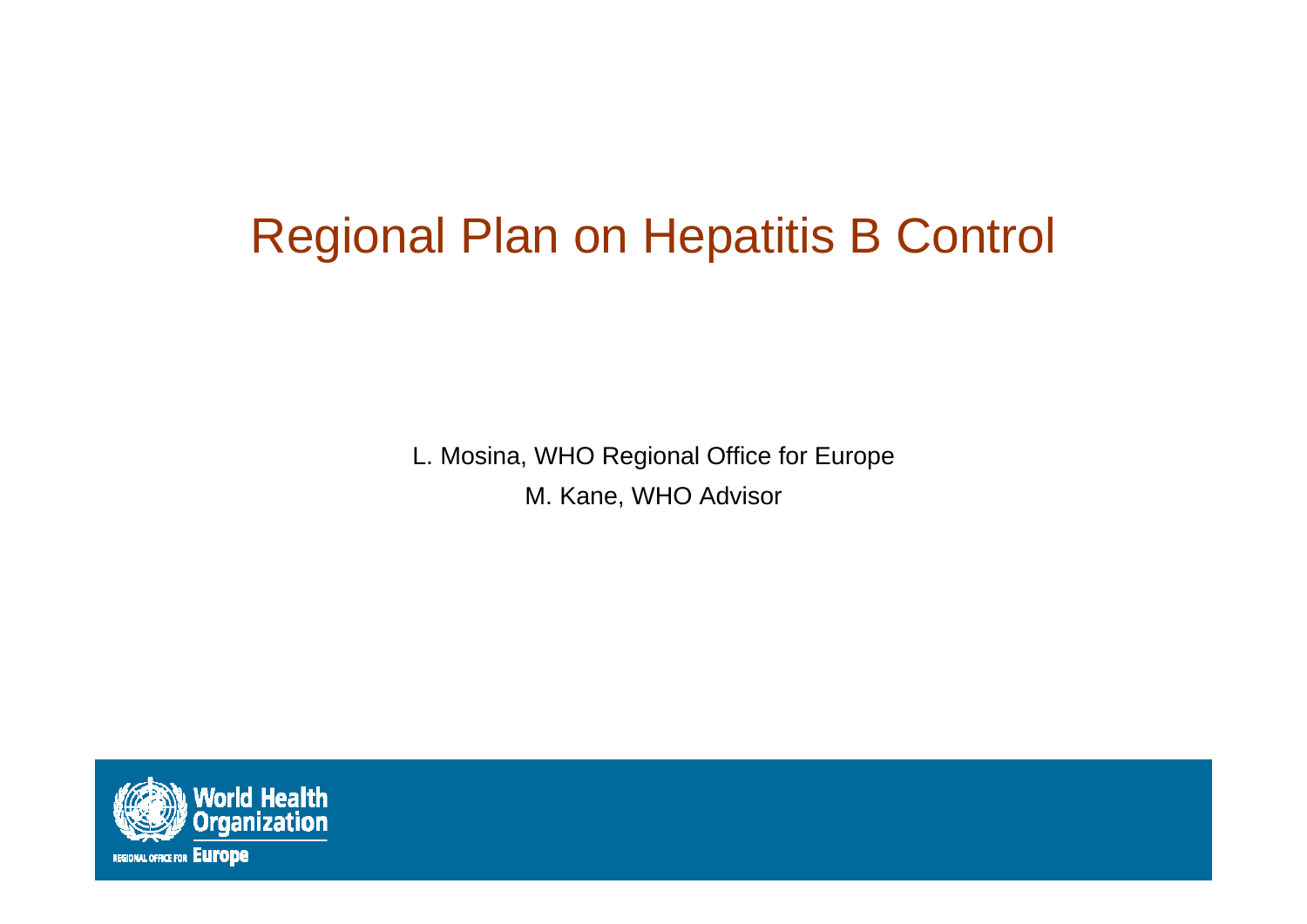#### European Vaccine Action Plan 2016-2020

- • Set regional goals for immunization and control of vaccinepreventable diseases:
	- Sustain polio-free status
	- Eliminate measles and rubella
	- Control hepatitis B infection
	- Meet regional vaccination coverage targets at all administrative levels throughout the Region
	- $\bullet$  Make evidence-based decisions on the introduction of new vaccines
	- Achieve financial sustainability of national immunization programmes
- •Proposed a set of actions to achieve the goals

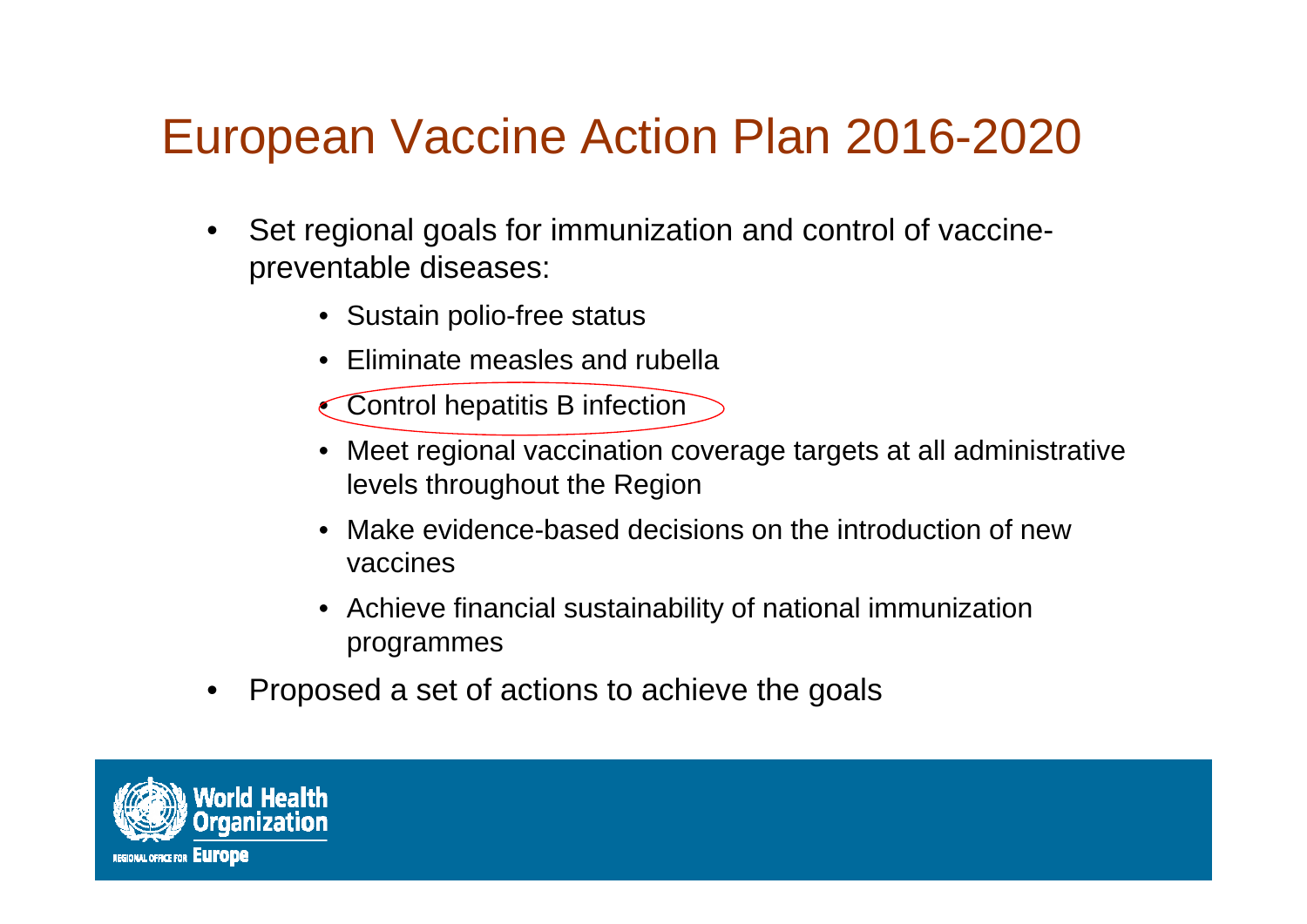# Hepatitis B disease burden WHO European Region

- 13 million people are chronically infected
- 60,000 deaths annually due to hepatitis B related liver cancer and cirrhosis
- Hep B epidemiology is diverse:
	- – <1% HBsAg prevalence in North and Central European countries
	- – >10% HBsAg prevalence in Central Asian countries

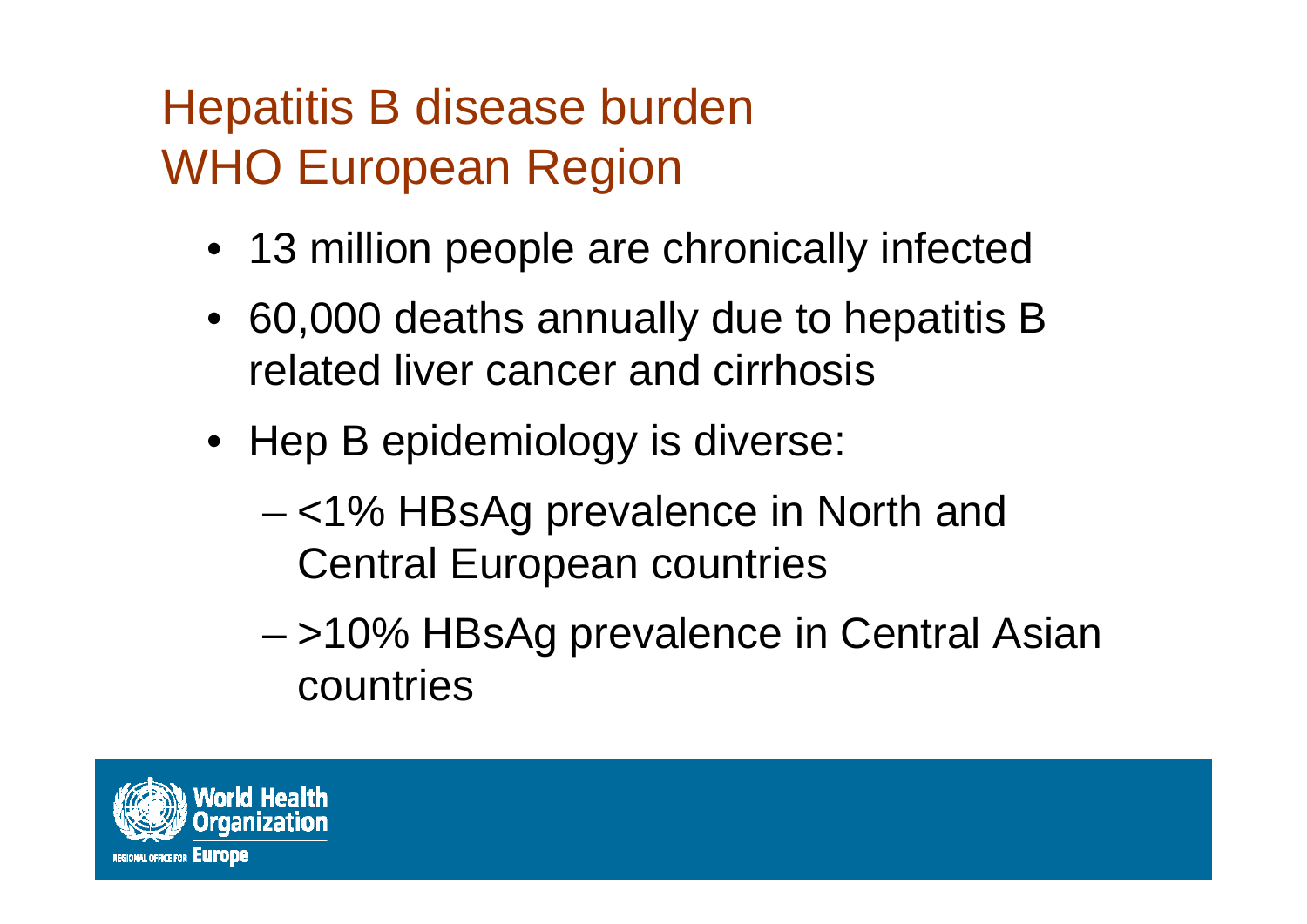### Regional Hepatitis B Action Plan

- Objectives:
	- – Within EVAP implementation set regional hepatitis B control targets and indicators
	- – Define strategic activities specific for hepatitis B prevention and control
- Will be integrated into a broader regional viral hepatitis plan/strategy

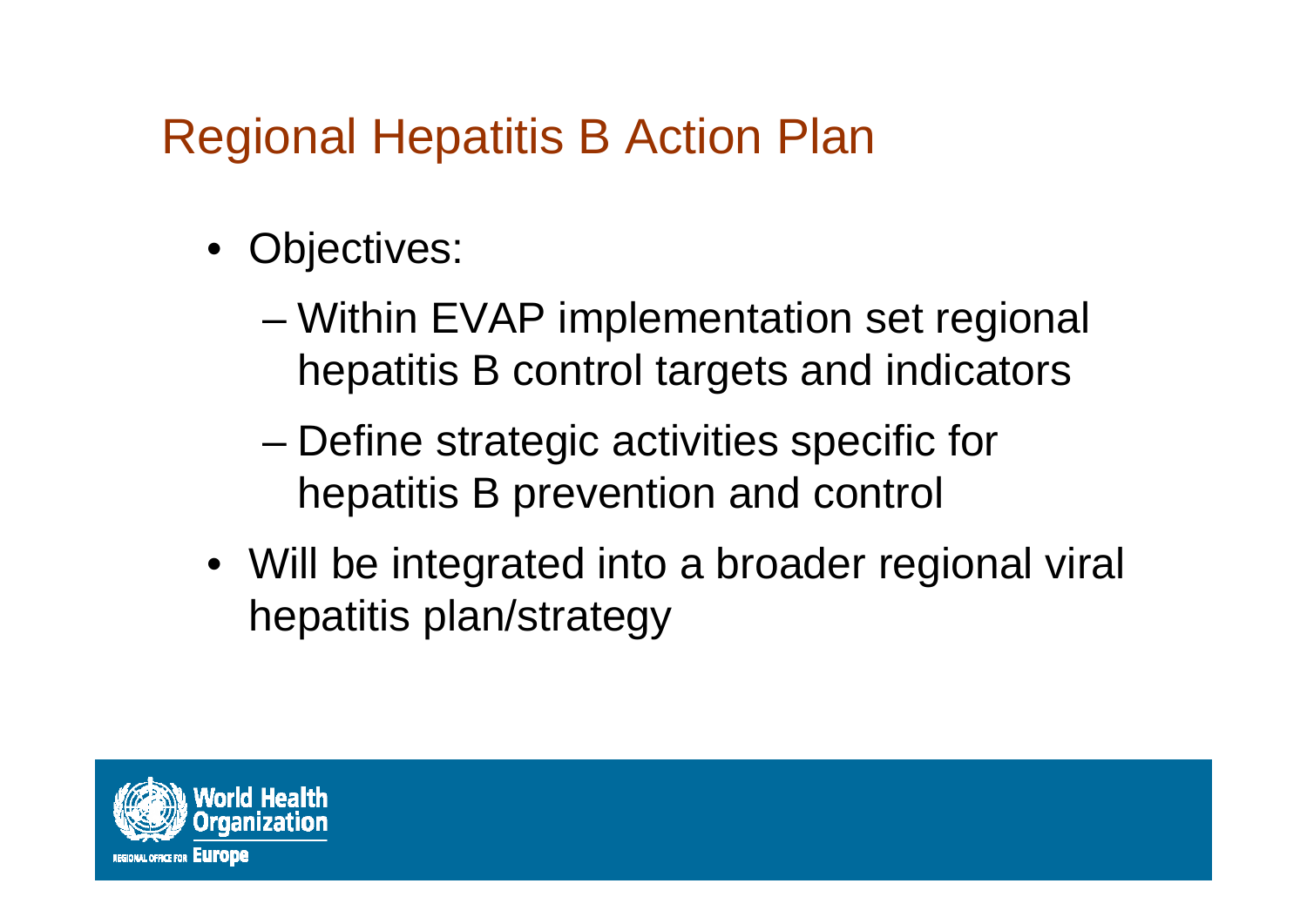## **Regional hepatitis B control targets**

- Sustainable universal immunization programmes in all countries with 95% coverage with three doses of hepatitis B vaccine
- Universal newborn immunization ( within 24 hours after birth) or effective universal screening of pregnant women and post exposure prophylaxis of carrier children
- Prevalence of HBsAg in children in vaccinated cohorts of children 0.5% or lower confirmed by serosurvey

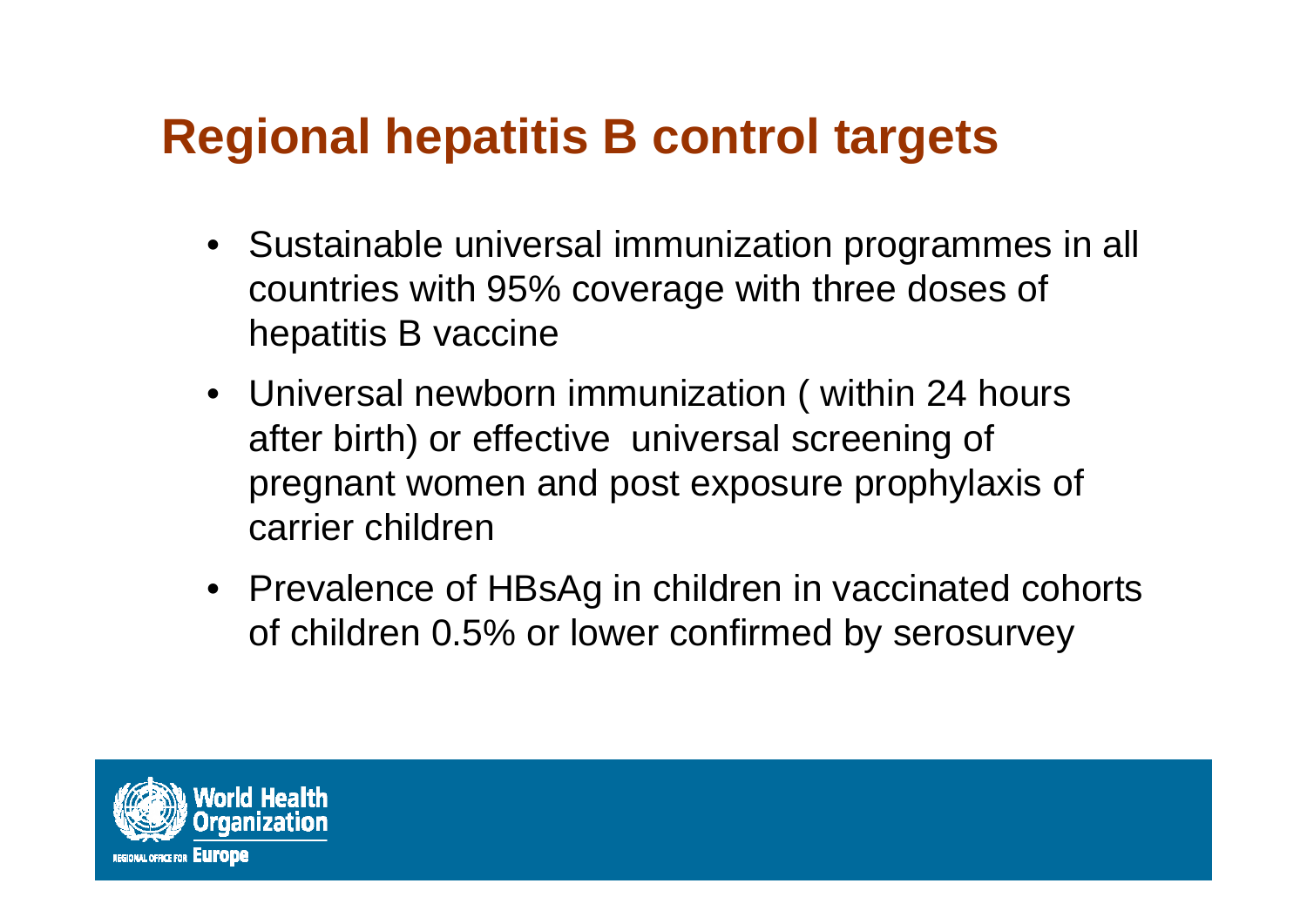# **HEPATITIS B IMMUNIZATION IN WHO EUROPEAN REGION**

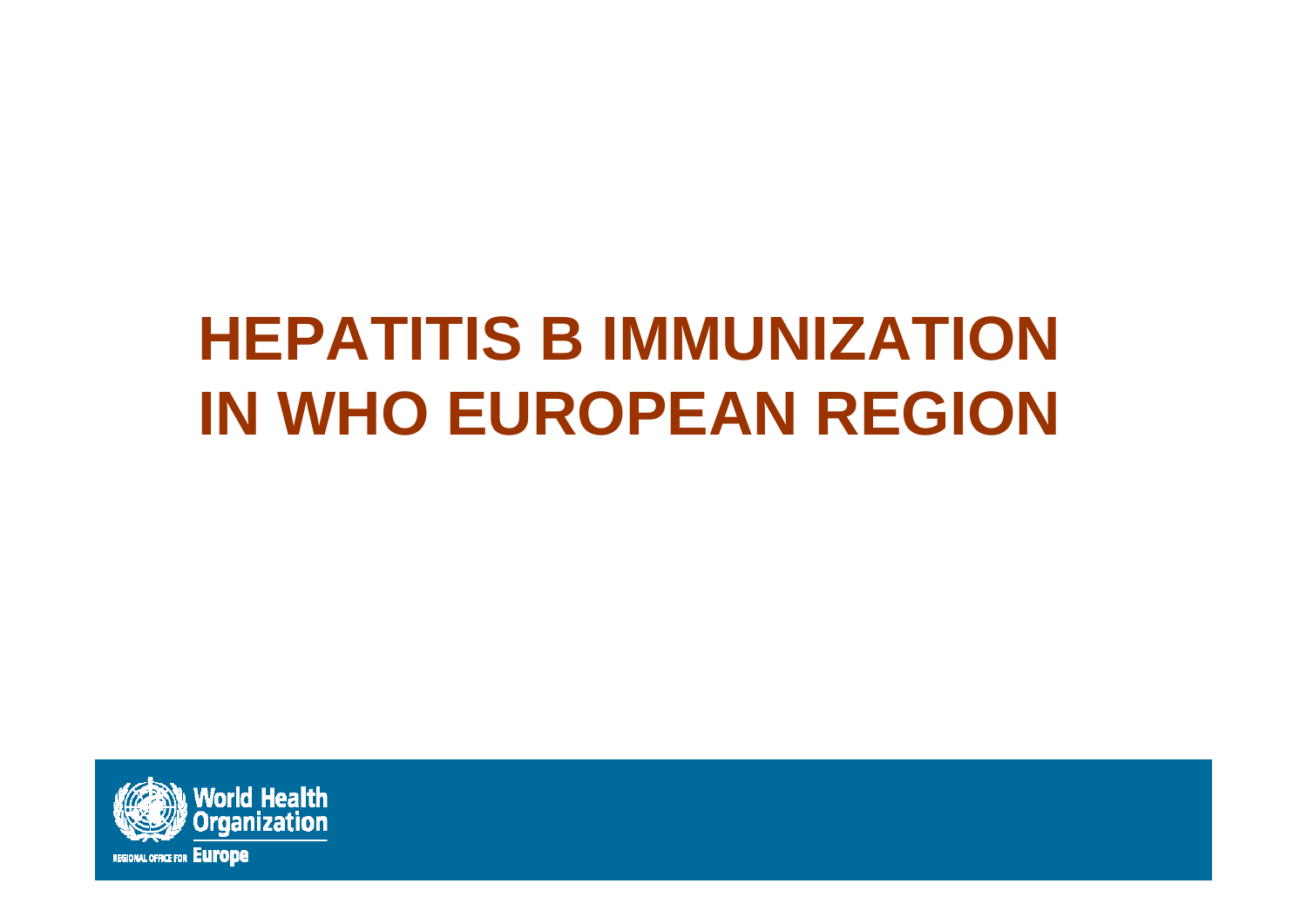Immunization policy

- 48 countries implement universal immunization programmes
	- 26 countries–newborn immunization
	- 18 countries infant immunization
	- – 3 countries (Hungary, Slovenia, Switzerland) – universal immunization at the age beyond infancy
- 6 countries vaccinate individuals at high risk of infection

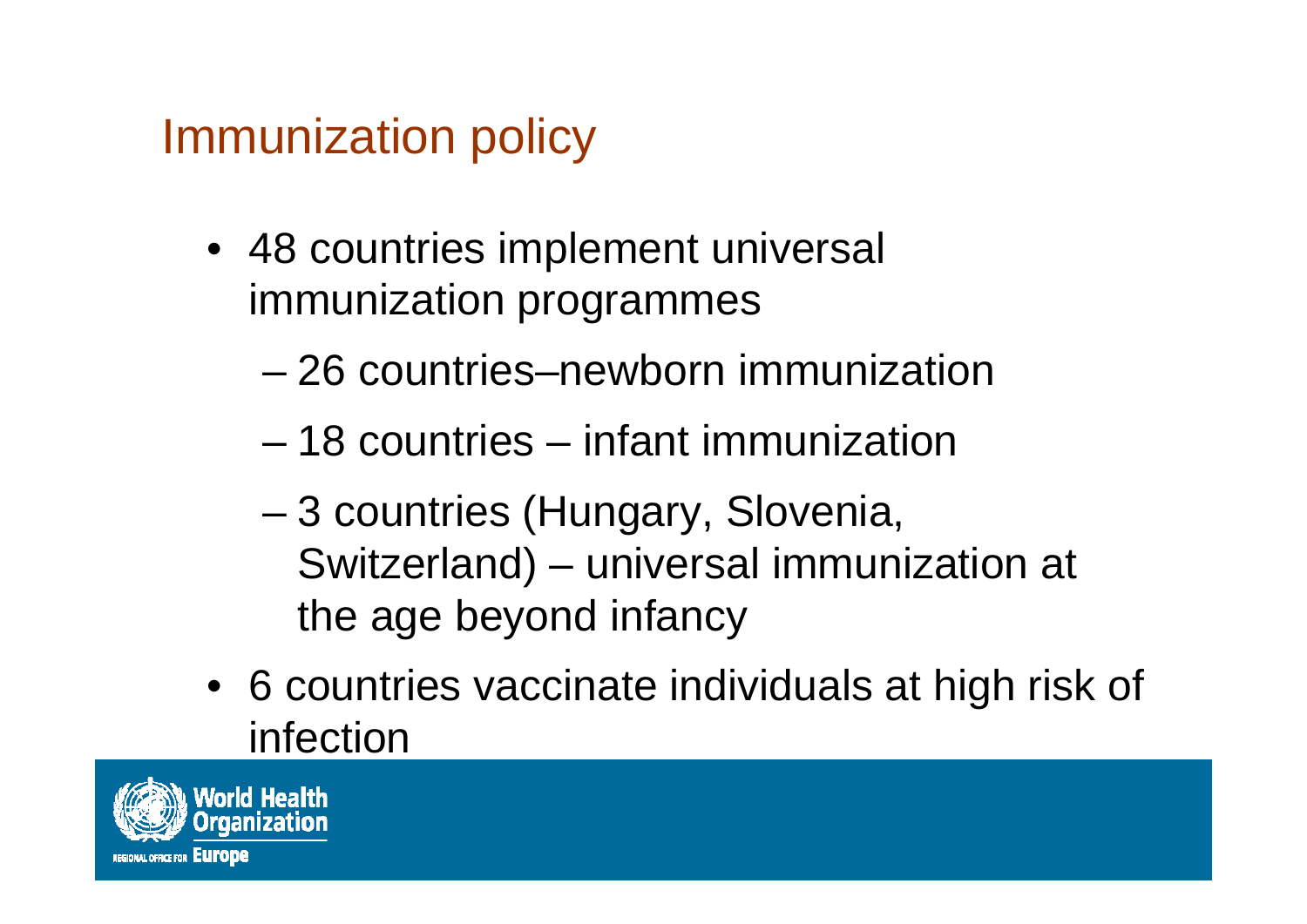#### Prevention of parenteral transmission

- 26 countries implement universal newborn immunization
- All other countries implement universal hep B screening of pregnant women and post exposure prophylaxis of children born to chronically infected mothers
- Some countries implement both strategies

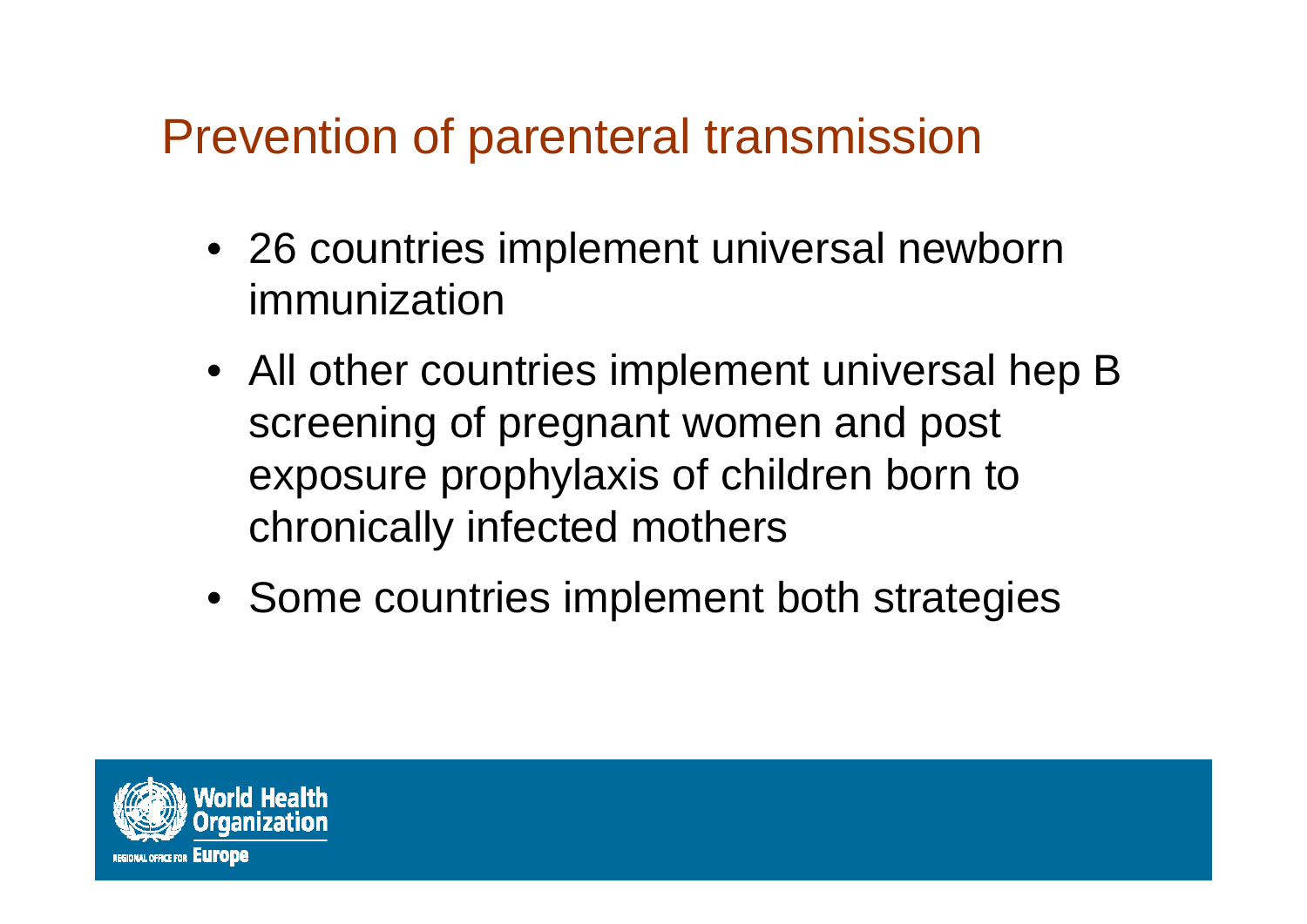#### **Coverage**

- Hep B 3 doses coverage reported to WHO is high (>90%)
	- –2 countries do not report coverage to WHO
	- – France and Ukraine report low (<80%) coverage for the last 5 years
- Hep B birth dose coverage high (>95%) but there are concerns about timeliness of administration of the birth dose

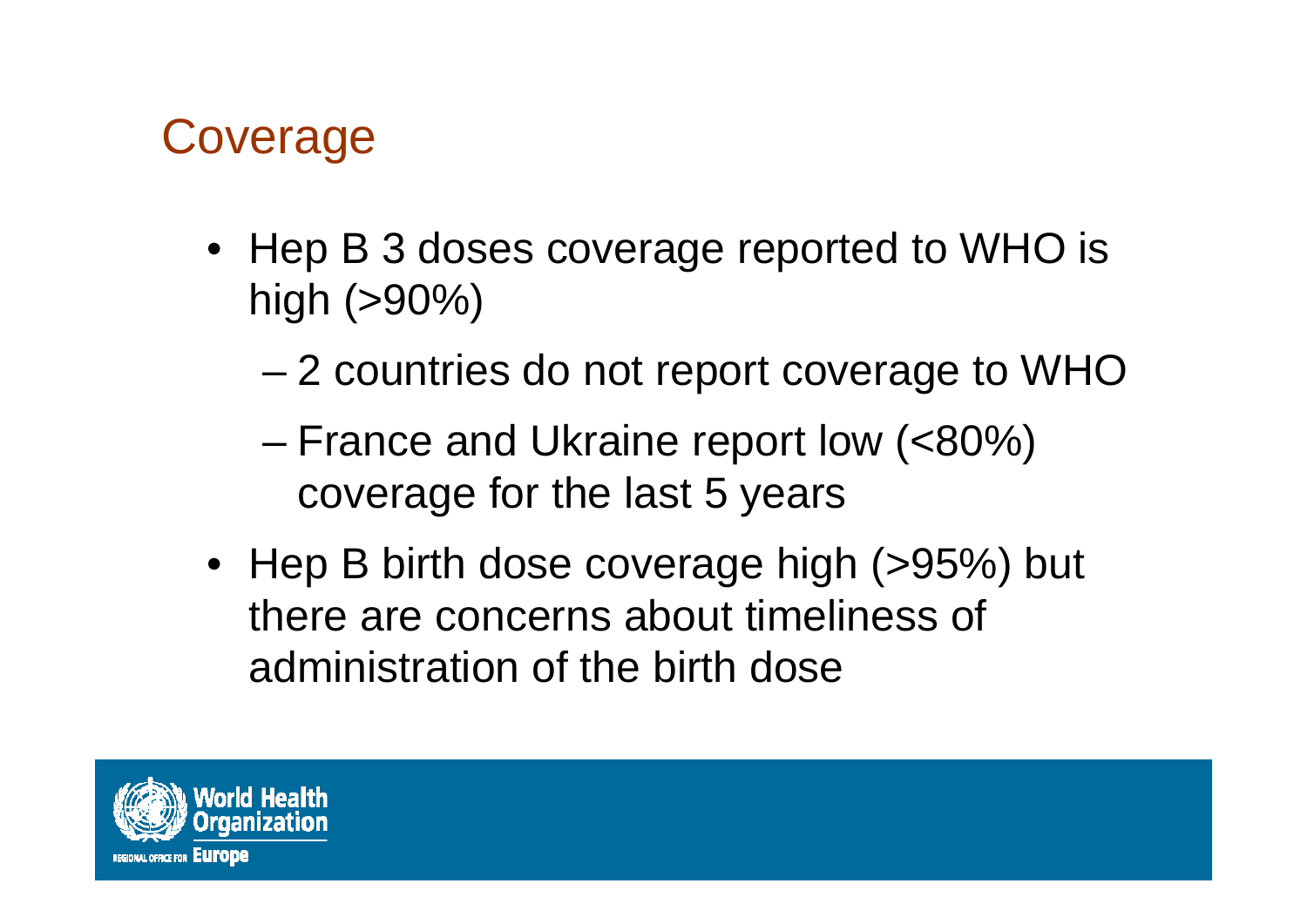# **STRATEGIC ACTIVITIES SPECIFIC FOR HEPATITIS B PREVENTION**

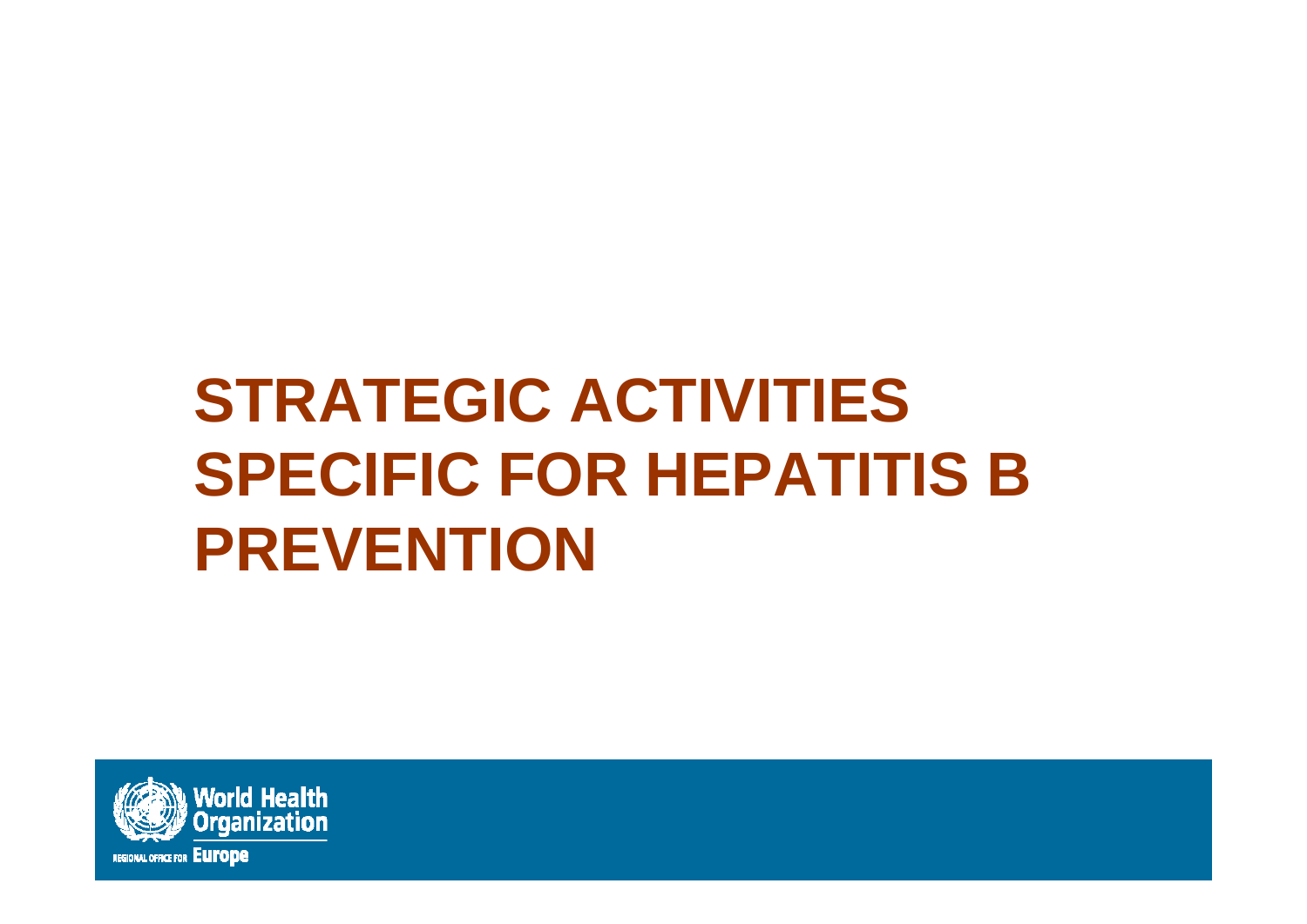## Mobilizing and sustaining political commitment

- Set national hepatitis B control targets and define strategies to prevent hepatitis B as a part of broader multisectoral national plans on viral hepatitis
- $\bullet$  Educate and train health professionals and the general public to create awareness, increase knowledge, and improve attitudes and practices
- $\bullet$  Work with MCH and other stakeholders to increase awareness among women of reproductive age about burden of hepatitis B and the importance of hepatitis B vaccination

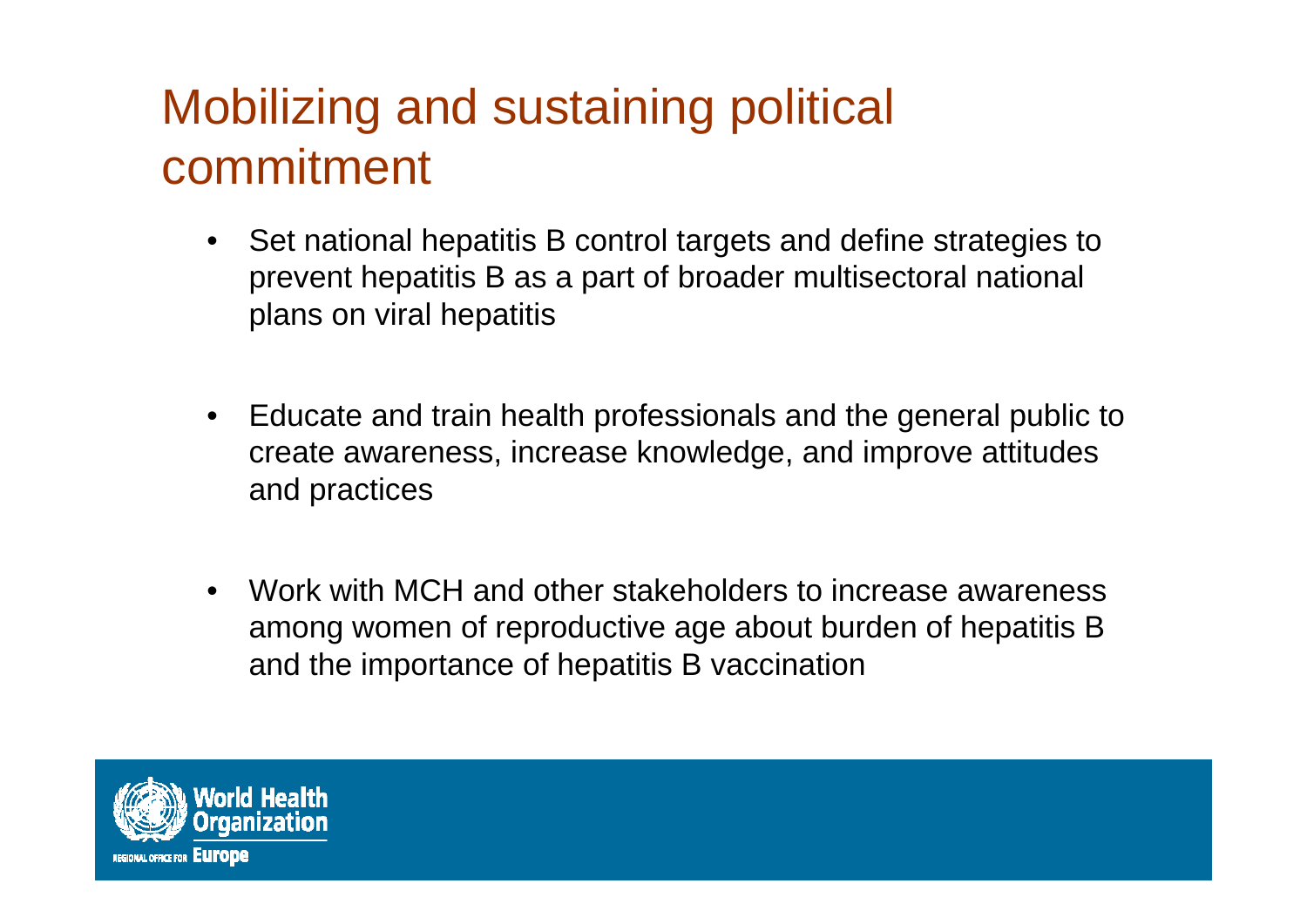# **Universal hepatitis B immunization in all countries of the Region**

- $\bullet$  Countries that do not currently implement universal hepatitis b immunization should add hepatitis B vaccination into their routine childhood immunization programmes
- $\bullet$  Countries that implement universal vaccination of children at the age older than infancy should change the the schedule to start vaccination as soon as possible after the birth
- $\bullet$  Catch-up vaccination strategies targeted at older age groups or groups with risk factors should be a supplement to universal vaccination

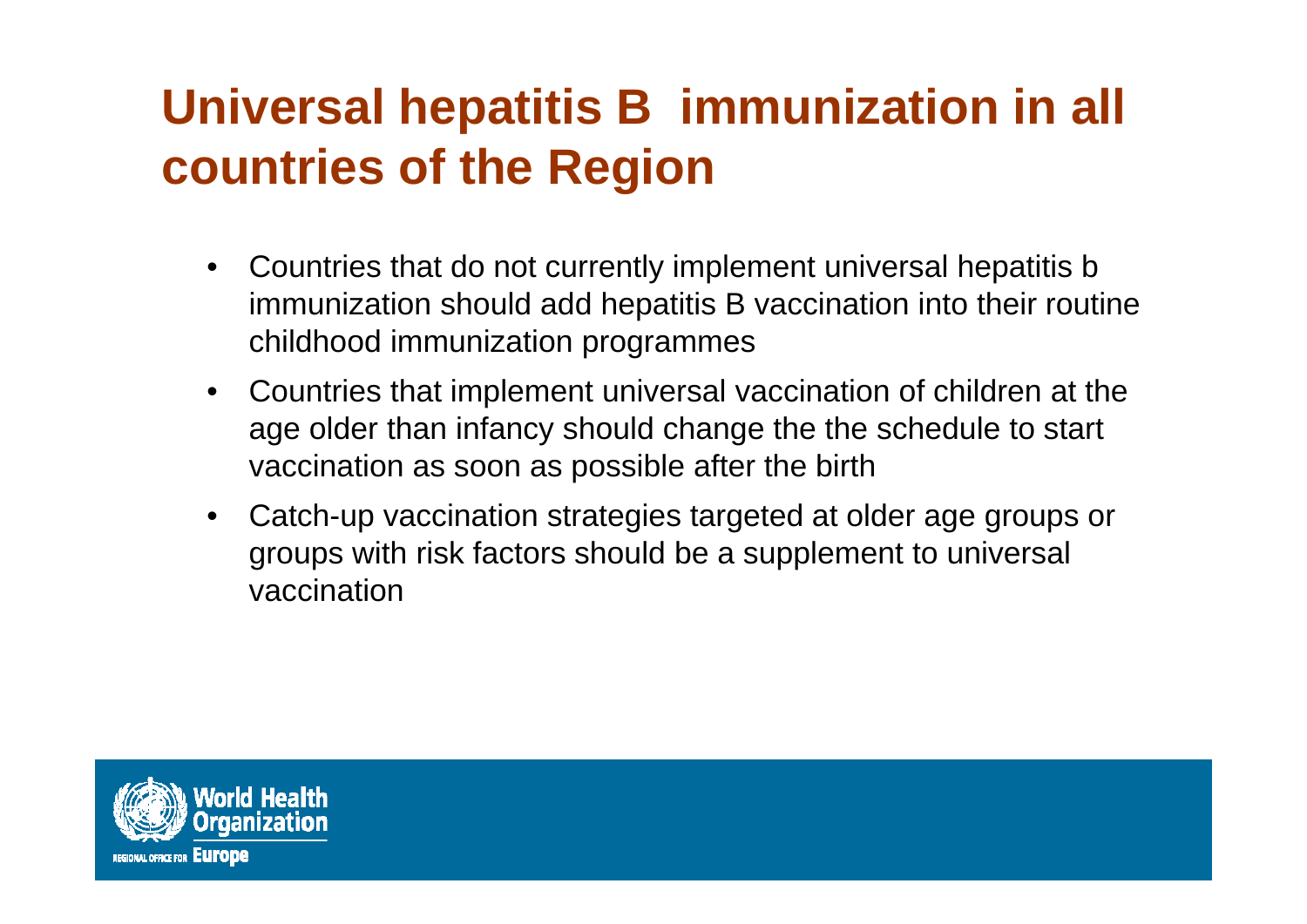# **Effectively prevent perinatal transmission of hepatitis B virus**

- Countries with universal newborn vaccination:
	- – Establish well-functioning registration and monitoring systems for vaccination status, including timeliness of hepatitis B birth dose
	- – Develop strategies to timely administer birth dose to children born at home
	- – Address false-contraindications against vaccinations by pre- and post-service education

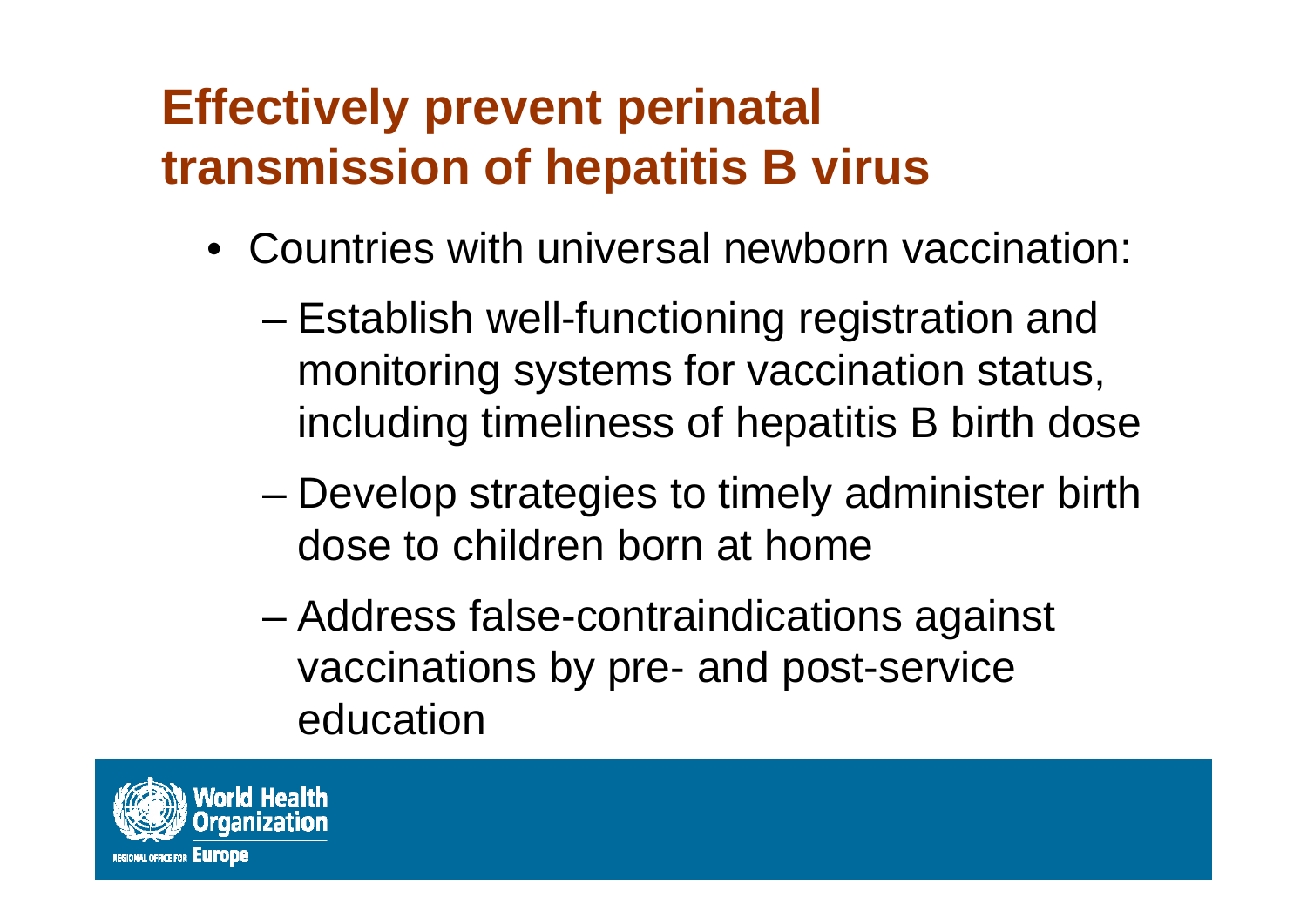# **Effectively prevent perinatal transmission of hepatitis B virus (cont'd)**

- Countries with universal infants vaccination:
	- – Regular assess screening of pregnant women to ensure high coverage
	- – Establish system to monitor the timely provision of hepatitis B birth dose and complete three-dose series of hepatitis B vaccination to infants born to carrier mothers